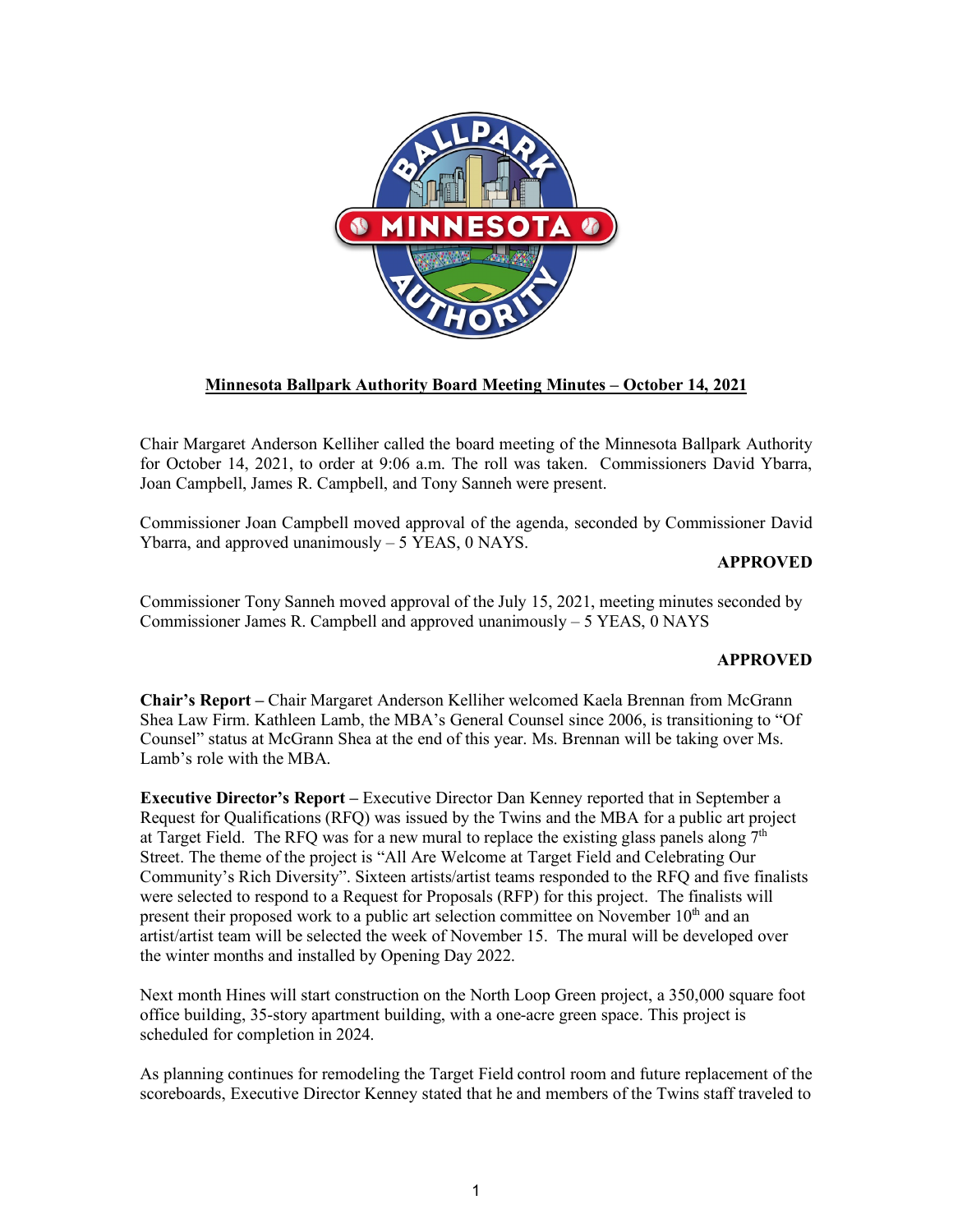the Giants and Dodgers ballparks in October to meet with their staff, tour their control rooms and examine their video displays. Mr. Kenney said that they anticipate a visit to the Texas Rangers ballpark later in the month.

## **ACTION ITEMS:**

## **10-14-2021 Proposed Resolution 21-MBA-174**

WHEREAS, Paul Williams was appointed by Governor Mark Dayton to serve on the Minnesota Ballpark Authority Board of Commissioners in 2011; and

WHEREAS, Paul Williams brought an extensive background in economic development, employment training and community leadership to the Minnesota Ballpark Authority having served in numerous positions in public, private and non-profit organizations, including as St. Paul's Deputy Mayor, Executive Director of Twins Cities LISC (Local Initiatives Support Corporation) and nationally as LISC's Senior Vice President, and currently as President and CEO of Project for Pride in Living; and

WHEREAS, Paul Williams, as a lifelong baseball fan who travels with friends to MLB ballparks all over the country, always brought a fan's perspective to discussions on potential ballpark improvements; and

WHEREAS, Paul Williams, as Deputy Mayor, played a key role in St. Paul's effort to develop the award-winning CHS Field in Lowertown, which is home to the Saints, the Minnesota Twins top minor league affiliate; and

WHEREAS, as an MBA Commissioner, Paul Williams served as Vice-Chair and as a member of the Audit committee, his leadership skills and knowledge of infrastructure projects and partnerships proving to be a great asset to the MBA and Target Field; and

WHEREAS, Paul Williams displayed a consistent commitment to work with project partners and community-based organizations to offer inclusionary employment opportunities at the ballpark;

NOW THEREFORE BE IT RESOLVED, that the Minnesota Ballpark Authority hereby expresses its sincere appreciation to Paul Williams for his dedicated service in overseeing the operation and long-term preservation of Target Field as a member of the Minnesota Ballpark Authority Board of Commissioners from 2011 through 2020; and

BE IT FURTHER RESOLVED, that the MBA Board gratefully acknowledges Paul William's valuable contributions to the MBA organization; and

BE IT FURTHER RESOLVED, that Paul Williams contributions, commitment to the continued development of the ballpark and surrounding neighborhoods, and overall work ethic will be greatly missed by the MBA Board and staff.

**APPROVED**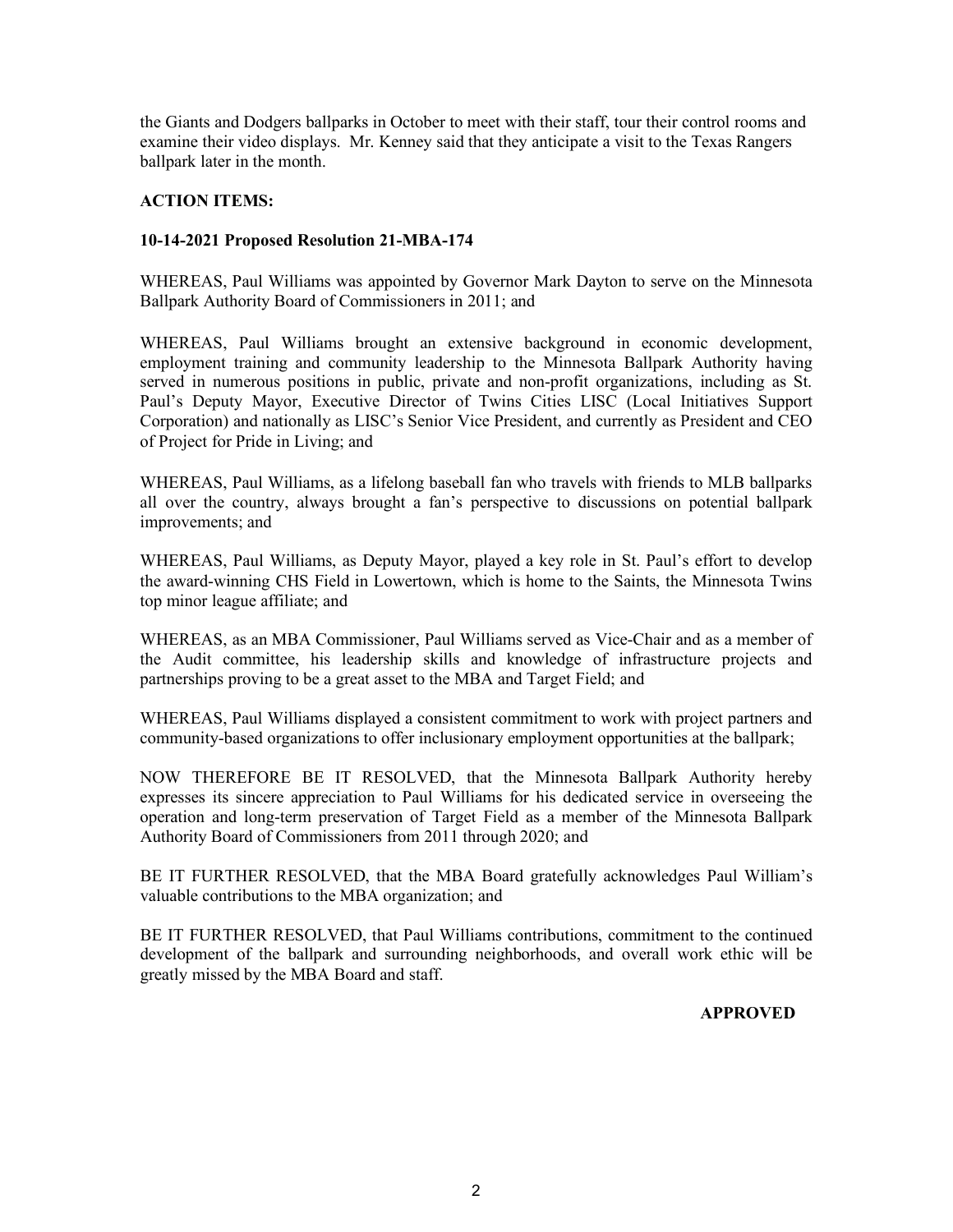### **10-14-21 Proposed Resolution 21-MBA-175**

### **Purpose:**

To authorize the Executive Director to proceed with publication of the Minnesota Ballpark Authority 2020 Annual Financial Report, upon completion of the MBA Audit Exit meeting.

### **Background:**

The State Auditor's Office is completing their review of financial statements of the Minnesota Ballpark Authority for the period ended December 31, 2020. When the State Auditor's Opinion Letter is submitted, the MBA Audit Committee will participate in an Audit Exit Meeting. After the Exit meeting, the MBA Executive Director may proceed with publication of the Annual Financial Report with authorization from the MBA Board.

### **Action Requested:**

**BE IT RESOLVED** that the Minnesota Ballpark Authority Board authorizes the Executive Director to proceed with publication of the Annual Financial Report upon completion of the MBA Audit Exit meeting.

### **APPROVED**

### **10-14-21 2022 Budget Resolution 21-MBA-176**

### **Purpose:**

To adopt a 2022 MBA General Fund operating budget and Special Revenue Fund budget for the Minnesota Ballpark Authority.

## **Background:**

The MBA Board reviewed the proposed 2022 General Fund operating budget of \$668,000 at their July  $15<sup>th</sup>$  meeting. The Board then authorized the Executive Director to submit the proposed 2022 MBA budget to Hennepin County for approval, as called for in the Grant Agreement between the Minnesota Ballpark Authority and Hennepin County. The Hennepin County Board of Commissioners reviewed the proposed budget at their September 21, 2021 board meeting and are scheduled to adopt a final budget on December  $14<sup>th</sup>$ , 2021.

No changes or amendments to the proposed General Fund budget are being submitted at this time. The MBA is requesting a grant from Hennepin County Sales Tax in the amount of \$668,000, as part of the General Fund operating budget for 2022. The General Fund budget for 2022 is shown in Schedule A, as attached.

Per the Lease Agreement between the Minnesota Ballpark Authority and Twins Ballpark, LLC, a capital reserve fund was established, upon completion of the ballpark, to account for future ballpark improvements. Annual contributions to the Twins Ballpark Capital Reserve Fund include rent from Twins Ballpark, LLC, and a capital contribution from Hennepin County. Contributions from the County are provided annually in the amount of \$1,100,000, indexed for inflation. The annual requested capital contribution from Hennepin County for 2022 is \$1,379,250, and annual rent from the Twins, indexed for inflation, is calculated at \$1,052,318. A proposed Ballpark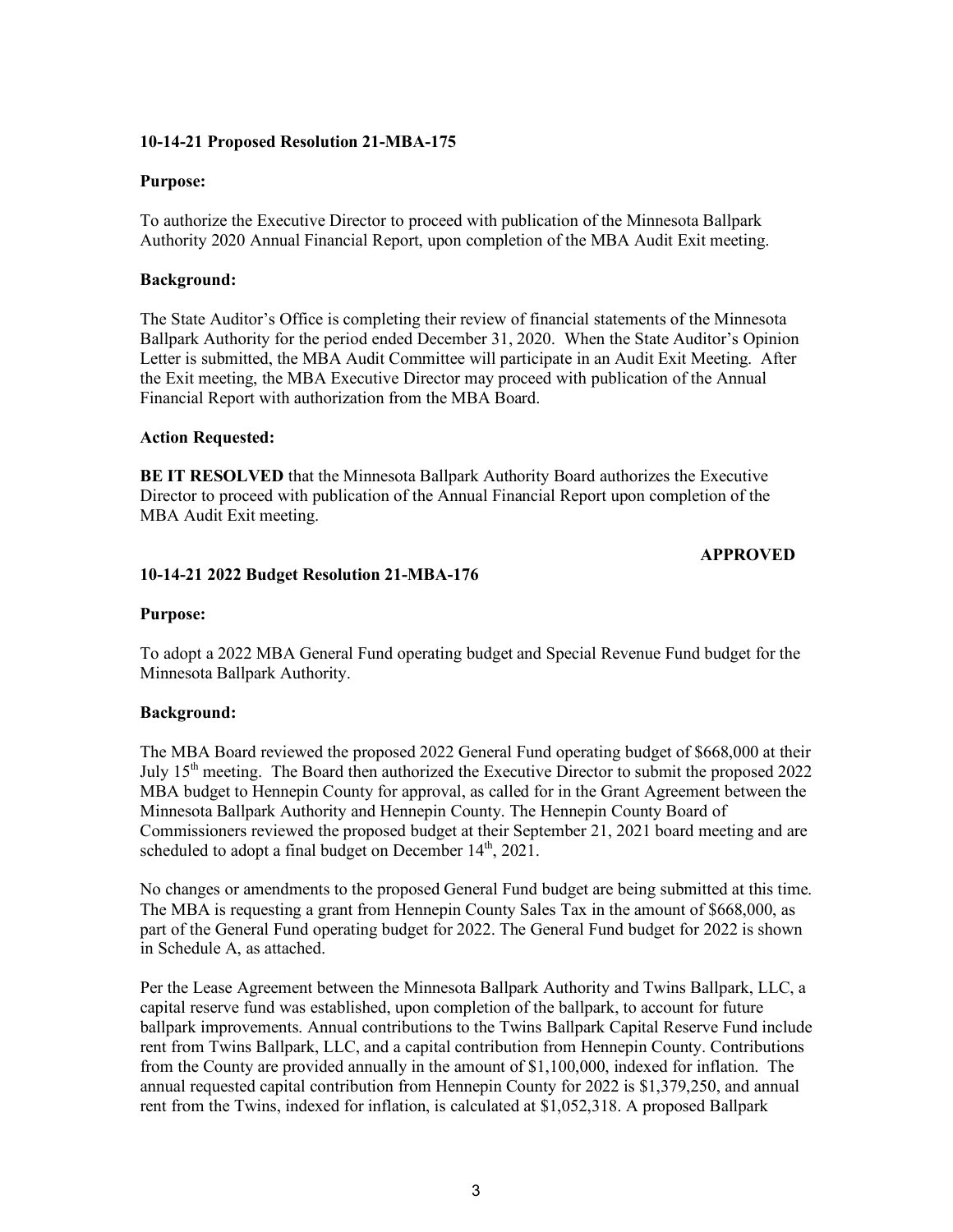Capital Reserve Fund budget for 2022 of \$2,581,000 is hereby recommended and shown in Schedule B as attached.

## **Action Requested:**

**BE IT RESOLVED** that the Minnesota Ballpark Authority Board hereby adopts a final 2022 General Fund budget of \$668,000, as incorporated herein and attached as Schedule A, pending final approval by the Hennepin County Board on December 14, 2021; and

**BE IT FURTHER RESOLVED** that the Minnesota Ballpark Authority Board hereby adopts a 2022 Special Revenue Fund budget of \$2,581,000, for the Ballpark Capital Reserve Fund, as incorporated herein and attached as Schedule B.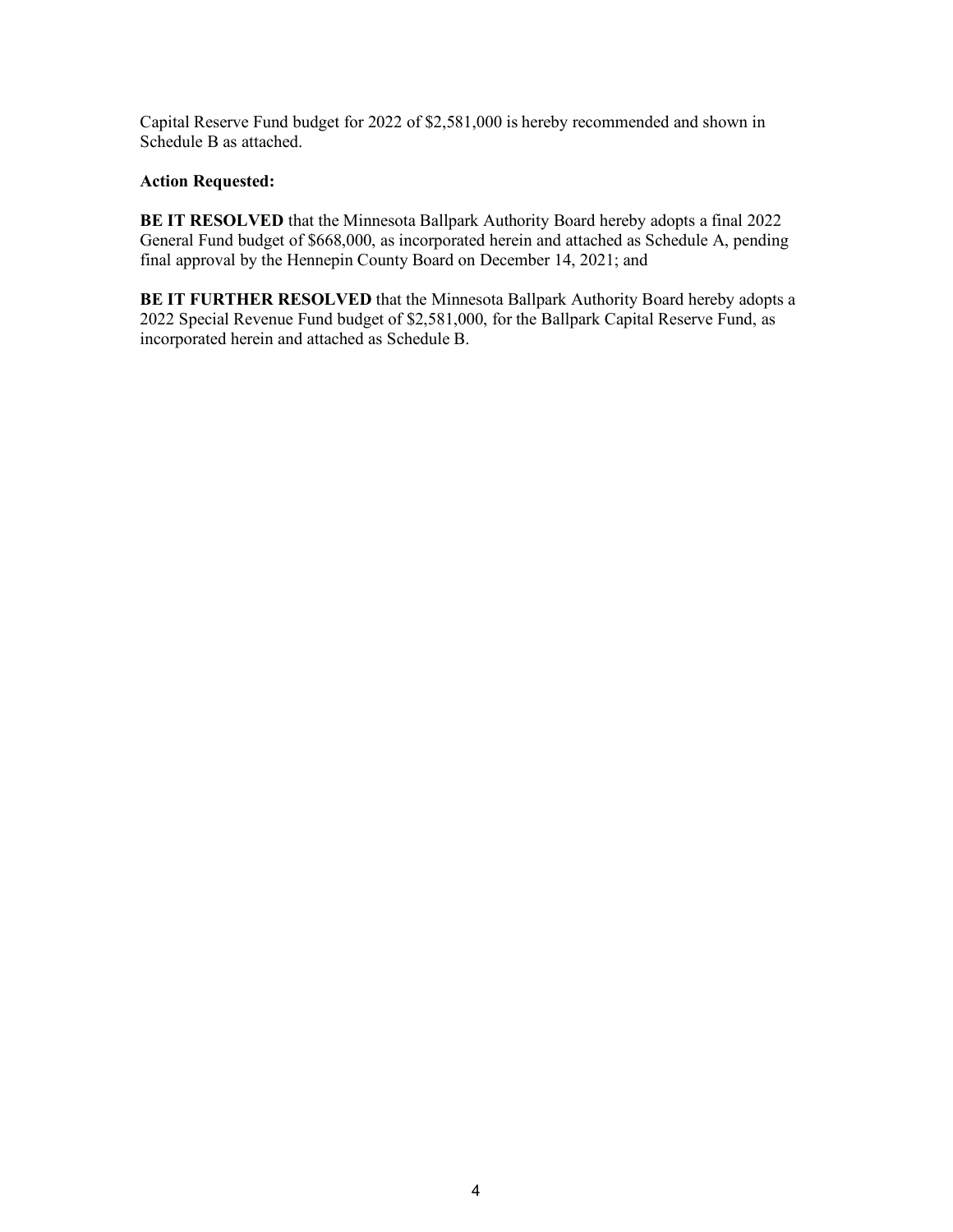## **SCHEDULE A 2022 OPERATING BUDGET GENERAL FUND**

The General Fund provides for day-to-day operations of the MBA.

## **Budget Summary - Fund 82**

|                               | 2020<br>Actual  | 2021<br><b>Budget</b> |           | 2022<br><b>Budget</b> |           |
|-------------------------------|-----------------|-----------------------|-----------|-----------------------|-----------|
| <b>Beginning Fund Balance</b> | \$<br>1,111,956 | \$                    | 1,100,204 | \$                    | 1,100,204 |
| Revenues:                     |                 |                       |           |                       |           |
| <b>County Grant</b>           | 630,000         |                       | 673,000   |                       | 668,000   |
| <b>Local Grant</b>            | 756             |                       |           |                       |           |
| <b>Interest Revenue</b>       | 9,749           |                       |           |                       |           |
| Other                         | 81              |                       |           |                       |           |
| <b>Total Revenue</b>          | \$<br>640,586   | \$                    | 673,000   | \$                    | 668,000   |
| Expenditures:                 |                 |                       |           |                       |           |
| <b>Personal Services</b>      | 438,874         |                       | 465,400   |                       | 451,300   |
| Commodities                   | 387             |                       | 1,300     |                       | 1,000     |
| <b>Contracted Services</b>    | 162,967         |                       | 165,000   |                       | 161,800   |
| Other                         | 50,110          |                       | 41,300    |                       | 53,900    |
| <b>Total Expenses</b>         | \$<br>652,338   | \$                    | 673,000   | \$                    | 668,000   |
|                               |                 |                       |           |                       |           |
| <b>Ending Fund Balance</b>    | \$<br>1,100,204 | \$                    | 1,100,204 | \$                    | 1,100,204 |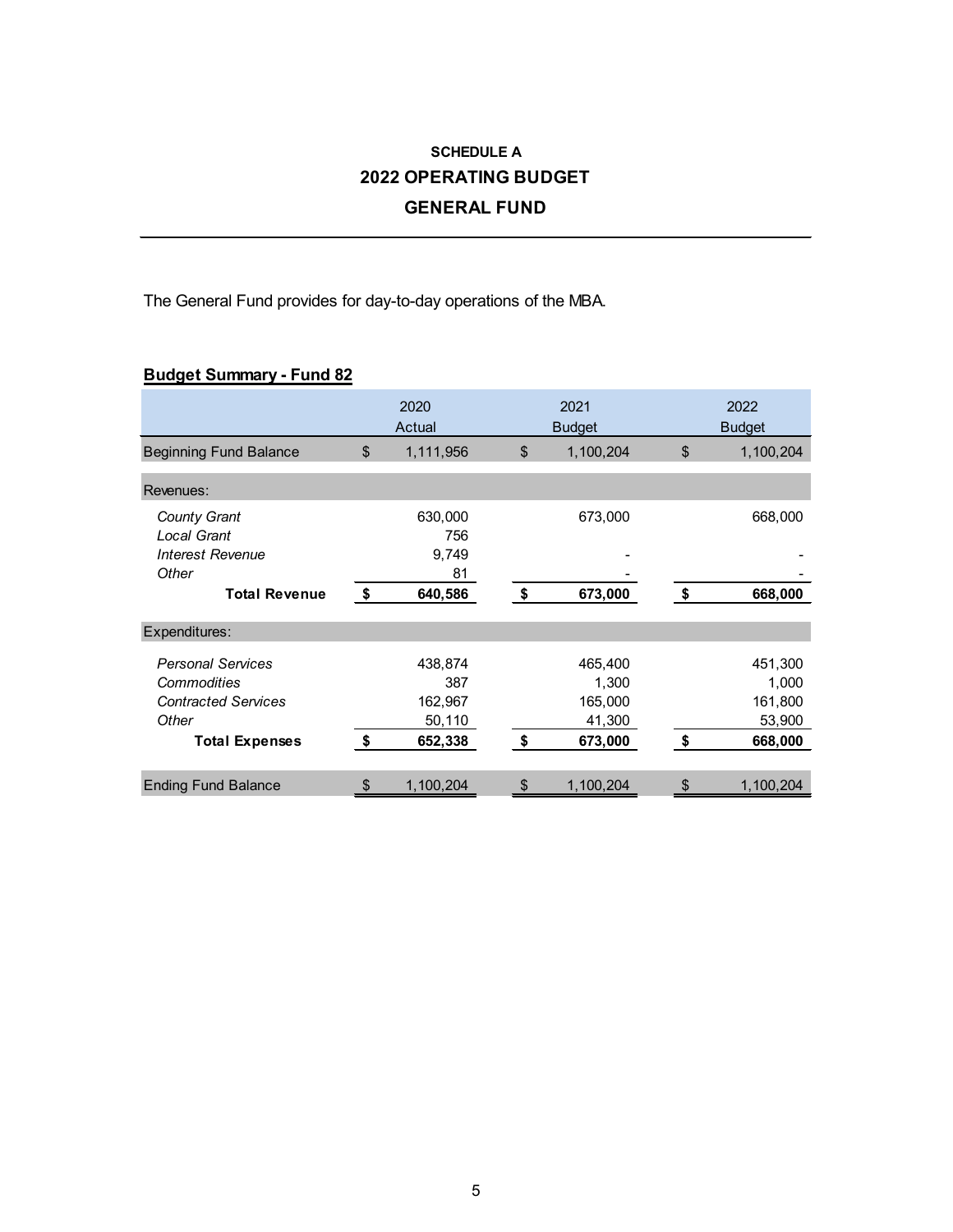# **SCHEDULE B 2022 BUDGET BALLPARK CAPITAL RESERVE FUND**

A Special Revenue Fund accounts for the proceeds of specific revenue sources that are restricted to expenditures for specified purposes. The Ballpark Capital Reserve Fund is a Special Revenue Fund established as required in the Ballpark Lease Agreement By and Between the Minnesota Ballpark Authority and Twins Ballpark, LLC. Revenue sources for this fund include rent from Twins Ballpark, LLC, capital contributions from Hennepin County and interest earned on investments. Expenditures from the fund are restricted to capital improvements of the ballpark.

## **Budget Summary - Fund 83**

|                                                                                                   | 2020<br>Actual                                       |    | 2021<br><b>Budget</b>                          |    | 2022<br><b>Budget</b>                          |
|---------------------------------------------------------------------------------------------------|------------------------------------------------------|----|------------------------------------------------|----|------------------------------------------------|
| <b>Beginning Fund Balance</b>                                                                     | \$<br>15,710,966                                     | \$ | 18, 181, 327                                   | \$ | 20,655,327                                     |
| Revenues:                                                                                         |                                                      |    |                                                |    |                                                |
| Annual Rent<br><b>Hennepin County Contribution</b><br>Investment earnings<br><b>Total Revenue</b> | \$<br>1,009,253<br>1,300,296<br>160,812<br>2,470,361 | \$ | 1,014,000<br>1,310,000<br>150,000<br>2,474,000 | \$ | 1,052,000<br>1,379,000<br>150,000<br>2,581,000 |
| Expenditures:                                                                                     |                                                      |    |                                                |    |                                                |
| Capital Outlay<br><b>Total Expenses</b>                                                           | \$                                                   | \$ | 2,474,000<br>2,474,000                         | \$ | 2,581,000<br>2,581,000                         |
| <b>Ending Fund Balance</b>                                                                        | \$<br>18, 181, 327                                   | \$ | 20,655,327                                     | \$ | 23,236,327                                     |

### **APPROVED**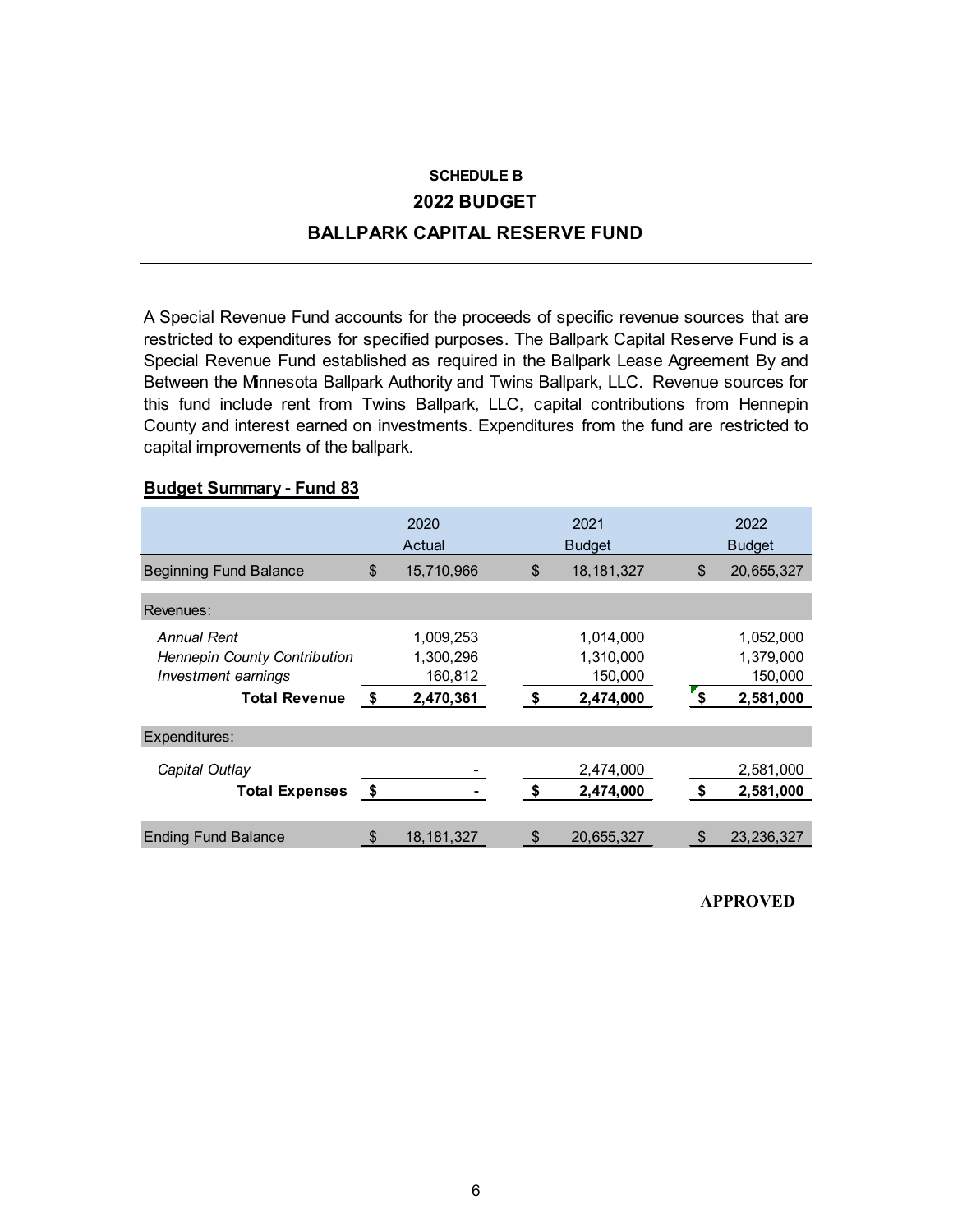### **10-14-21 Proposed Resolution 21-MBA-177**

### **Purpose:**

To set the 2022 Minnesota Ballpark Authority board meeting schedule.

### **Background:**

The Minnesota Open Meeting Law anticipates that public bodies will set regular meetings. In August of 2006, the MBA passed a resolution establishing regular monthly board meetings. In June of 2010, upon completion of ballpark construction and the opening of Target Field, the MBA changed the board meeting schedule from monthly to quarterly meetings.

### **Action Requested:**

**BE IT RESOLVED** that the Minnesota Ballpark Authority 2022 quarterly board meetings will be held on Thursday, January 13th, Thursday, April 14th, Thursday, July 21st, and Thursday, October 13th. All meetings will begin at 9:00 a.m. at Target Field. Staff is directed to post the new schedule on the website and to post notification by such other means as they determine necessary and appropriate.

## **APPROVED**

## **10-14-21 Proposed Resolution 21-MBA-178**

### **Purpose:**

To amend the 2021 Special Revenue Fund budget to acknowledge the commencement of the scoreboard control room project.

### **Background:**

At the July 2021 MBA meeting, the Board considered and approved Resolution 21-MBA-173 to authorize the expenditure of \$7.6 million from the Ballpark Capital Reserve Fund to replace the existing control room equipment, as the first phase of the scoreboard replacement project. As outlined at the July meeting, the team has committed to funding 50% of the total project costs for the new control room and video displays. MBA staff will offer another resolution for the Board's consideration at a future MBA meeting, after the scope is defined and the budget is finalized for the video display boards.

The project team is currently procuring the new production equipment and will be assembling the control room consoles and new rack system at an off-site location later this year. The remodeling of the existing control room space will start in early January of 2022, after the NHL Winter Classic.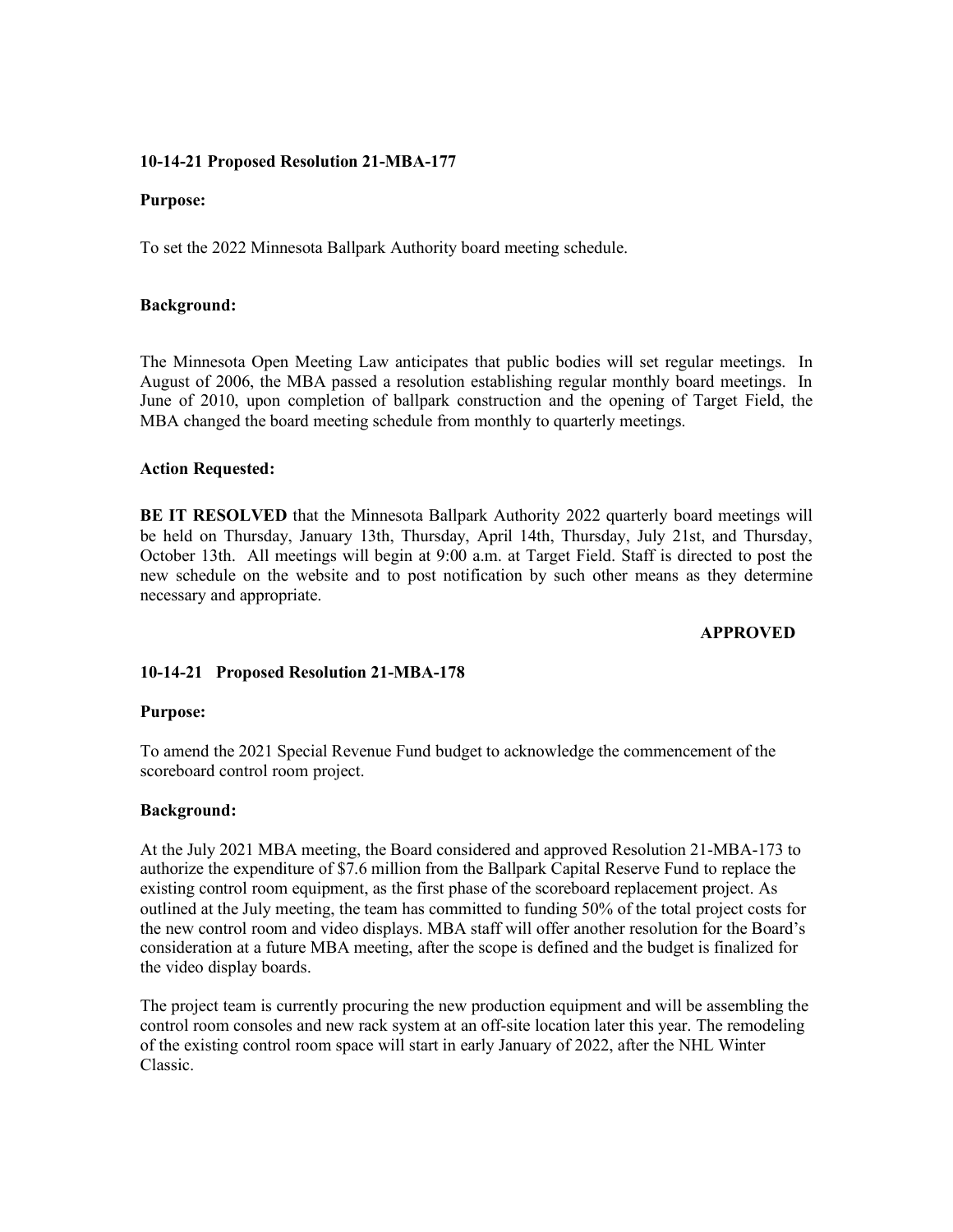The 2021 Special Revenue Fund Budget was adopted in October of 2020, before the scoreboard control room project had been considered and approved by the MBA Board. MBA staff is requesting authorization to amend the 2021 Special Revenue Fund Budget, consistent with the terms of Resolution 21-MBA-173.

### **Action Requested:**

**BE IT RESOLVED** that the Minnesota Ballpark Authority authorizes amending the 2021 Special Revenue Budget; and

**BE IT FURTHER RESOLVED** that the Minnesota Ballpark Authority approves a supplemental appropriation of \$7,600,000 to the 2021 Capital Reserve Budget, funded by a transfer from the Capital Reserve Fund balance for the Scoreboard Control Room Project; and

**BE IT FURTHER RESOLVED** that the Executive Director be authorized to transfer and disburse funds as directed.

### **APPROVED**

## **DISCUSSION ITEMS**

**Target Field Operations Update** – **Matt Hoy, Senior VP, Operations, Minnesota Twins**. Mr. Hoy reported that overall attendance at Target Field this season was 1,310,000 fans. As Executive Director Kenney noted in his update, plans continue on construction of a new control room and new scoreboards at Target Field. Winterization of the building has begun with plans to keep the heat on, and some concession stands open and cleaned for the upcoming NHL Classic to be held at Target Field January 1, 2022. The NHL will take over the building December 18, 2021, for construction of the hockey rink. Delaware North has hired a new Human Resources Director and new Merchandise Manager to work with Delaware North General Manager Pete Spike in preparation for next season.

**Financial Report – Brenda Juneau, MBA Finance Coordinator.** Ms. Juneau gave a financial report for the period ending September 30, 2021. The balance in the Capital Project Fund is currently at \$8.6 million. The Capital Reserve Fund is at \$18.2 million with \$7.6 million allocated to the new control room and scoreboard construction. Capital Project expenses have been minimal this year.

Ms. Juneau reported on the Hennepin County ballpark sales tax and debt. Sales tax revenue has typically increased each year since inception, except for 2020, when receipts were about 10% lower than the year before due to the impact of the COVID-19 pandemic. However, sales tax revenue in 2020 was more than sufficient to pay Hennepin County debt service requirements along with MBA operating and capital obligations. Ballpark sales tax revenue collections have generally exceeded expectations, allowing Hennepin County to prepay \$80,200,000 of outstanding principal over the past eleven years. The remaining outstanding principal balance on the 2017A Refunding Bonds will be \$94,875,000 at year-end 2021.